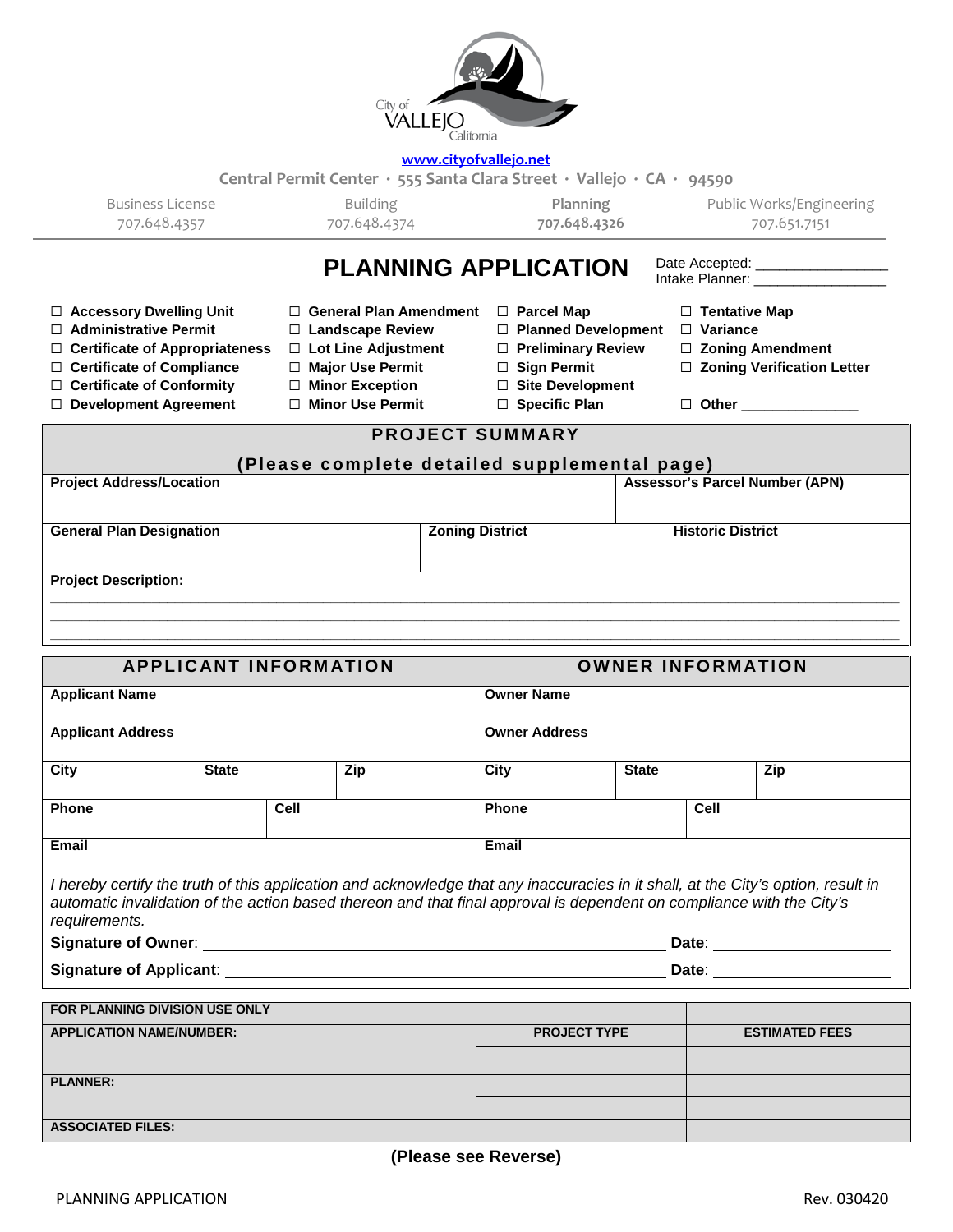\_\_\_\_\_\_\_\_\_\_\_\_\_\_\_\_\_\_\_\_\_\_\_\_\_\_\_\_\_\_\_\_\_\_\_\_\_\_\_\_\_\_\_\_\_\_\_\_\_\_\_

## **Indemnification Agreement**

Project Address

As part of the application, the applicant and/or property owner agree to defend, indemnify, and hold harmless the City of Vallejo, its agents, officers, council members, employees, boards, commissions, and Council from any and all claims, actions or proceedings brought against any of the foregoing individuals or entities, seeking to attack, set aside, void or annul any approval of the application or related decision, or the processing or adoption of any environmental documents or negative declarations which relate to the approval. This indemnification shall include, but is not limited to, all damages, costs, expenses, attorney fees or expert witness fees that may be awarded to the prevailing party arising out of or in connection with the approval of the application or related decision, whether or not there is concurrent, passive or active negligence on the part of the City, its agents, officers, council members, employees, boards, commissions, and Council. If for any reason any portion of this indemnification agreement is held to be void or unenforceable by a court of competent jurisdiction, the remainder of the agreement shall remain in full force and effect.

The City of Vallejo shall have the right to appear and defend its interest in any litigation arising from the approval of the application or any related decision through its City Attorney or outside counsel selected by the City Attorney. The applicant shall be required to reimburse the City for attorney's fees incurred by the City in connection with the litigation.

I have read and agree with all of the above.

| Applicant (please print name) |  |
|-------------------------------|--|

\_\_\_\_\_\_\_\_\_\_\_\_\_\_\_\_\_\_\_\_\_\_\_\_\_\_\_\_\_\_\_\_\_\_\_\_\_\_\_\_\_\_\_\_\_\_ \_\_\_\_\_\_\_\_\_\_\_\_\_\_\_\_\_\_\_\_ Applicant signature **Date** Date of the Date of the Date of the Date of the Date of the Date of the Date of the Date of the Date of the Date of the Date of the Date of the Date of the Date of the Date of the Date of the Dat

\_\_\_\_\_\_\_\_\_\_\_\_\_\_\_\_\_\_\_\_\_\_\_\_\_\_\_\_\_\_\_\_\_\_\_\_\_\_\_\_\_\_\_\_\_\_ Property owner name (if different from the applicant)

\_\_\_\_\_\_\_\_\_\_\_\_\_\_\_\_\_\_\_\_\_\_\_\_\_\_\_\_\_\_\_\_\_\_\_\_\_\_\_\_\_\_\_\_\_\_ \_\_\_\_\_\_\_\_\_\_\_\_\_\_\_\_\_\_\_\_ Property owner signature (if different from the applicant) Date